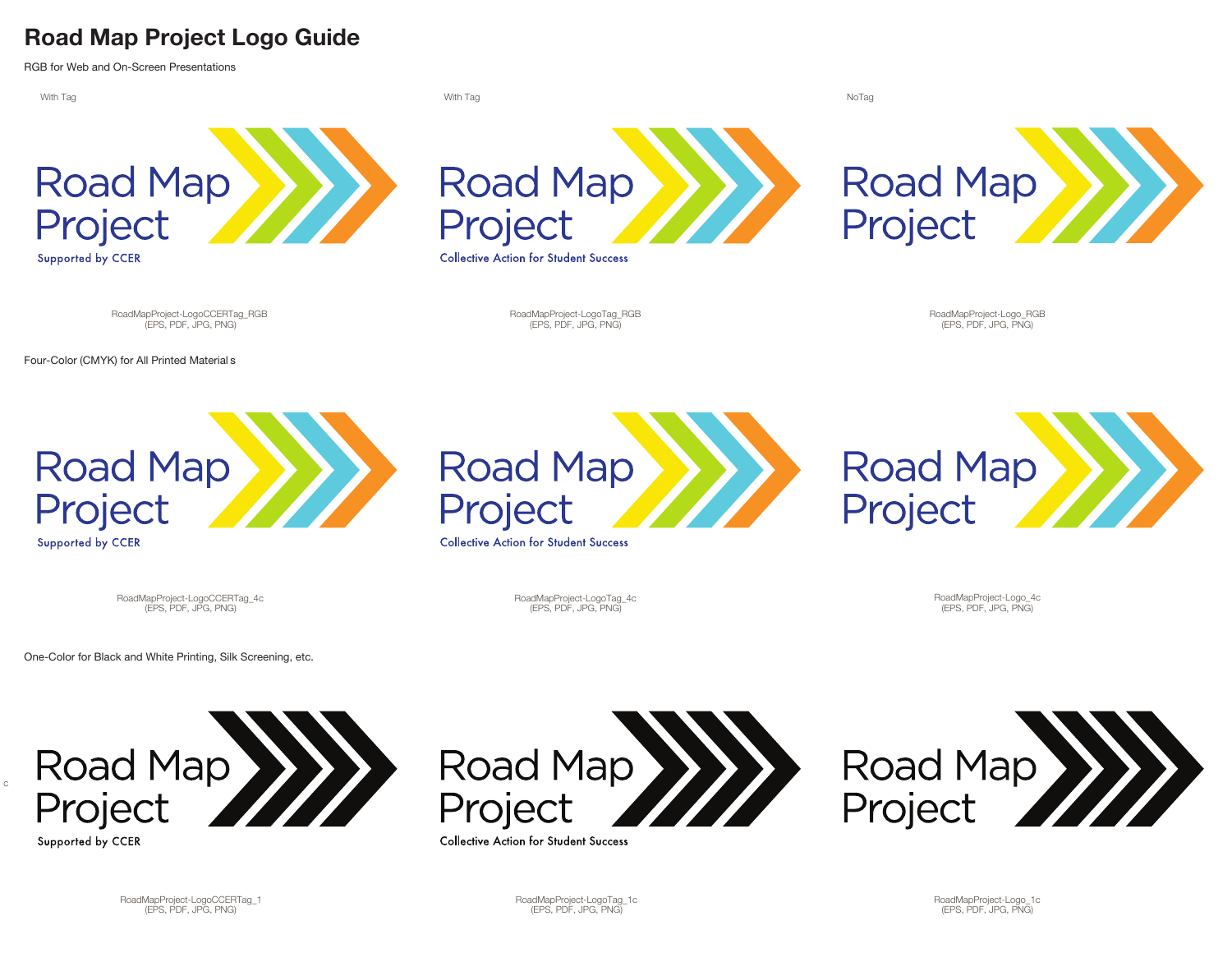## **Road Map Project Logo Guide** Reversed versions for use on darker backgrounds

RGB for Web and On-Screen Presentations

With Tag NoTag With Tag NoTag NoTag NoTag NoTag NoTag NoTag NoTag NoTag NoTag NoTag NoTag NoTag NoTag NoTag No



Supported by CCER



**Collective Action for Student Success** 



- RoadMapProject-LogoCCERTag\_RGB

Four-Color (CMYK) for All Printed Material s

RoadMapProject-LogoTag\_Rev\_RGB (EPS, PDF, PNG) (EPS, PDF, PNG)

- RoadMapProject-Logo\_Rev\_RGB (EPS, PDF, PNG)



**Supported by CCER** 



**Collective Action for Student Success** 



(EPS, PDF, PNG) RoadMapProject-LogoCCERTag\_4c

RoadMapProject-LogoTag\_Rev\_4c (EPS, PDF, PNG)

RoadMapProject-Logo\_Rev\_4c (EPS, PDF, PNG)

One-Color for Black and White Printing, Silk Screening, etc.



**Road Map** Project

**Collective Action for Student Success** 



(EPS, PDF, PNG) RoadMapProject-LogoCCERTag\_1

(EPS, PDF, PNG) (EPS, PDF, PNG) RoadMapProject-LogoTag\_Rev\_1c

RoadMapProject-Logo\_Rev\_1c